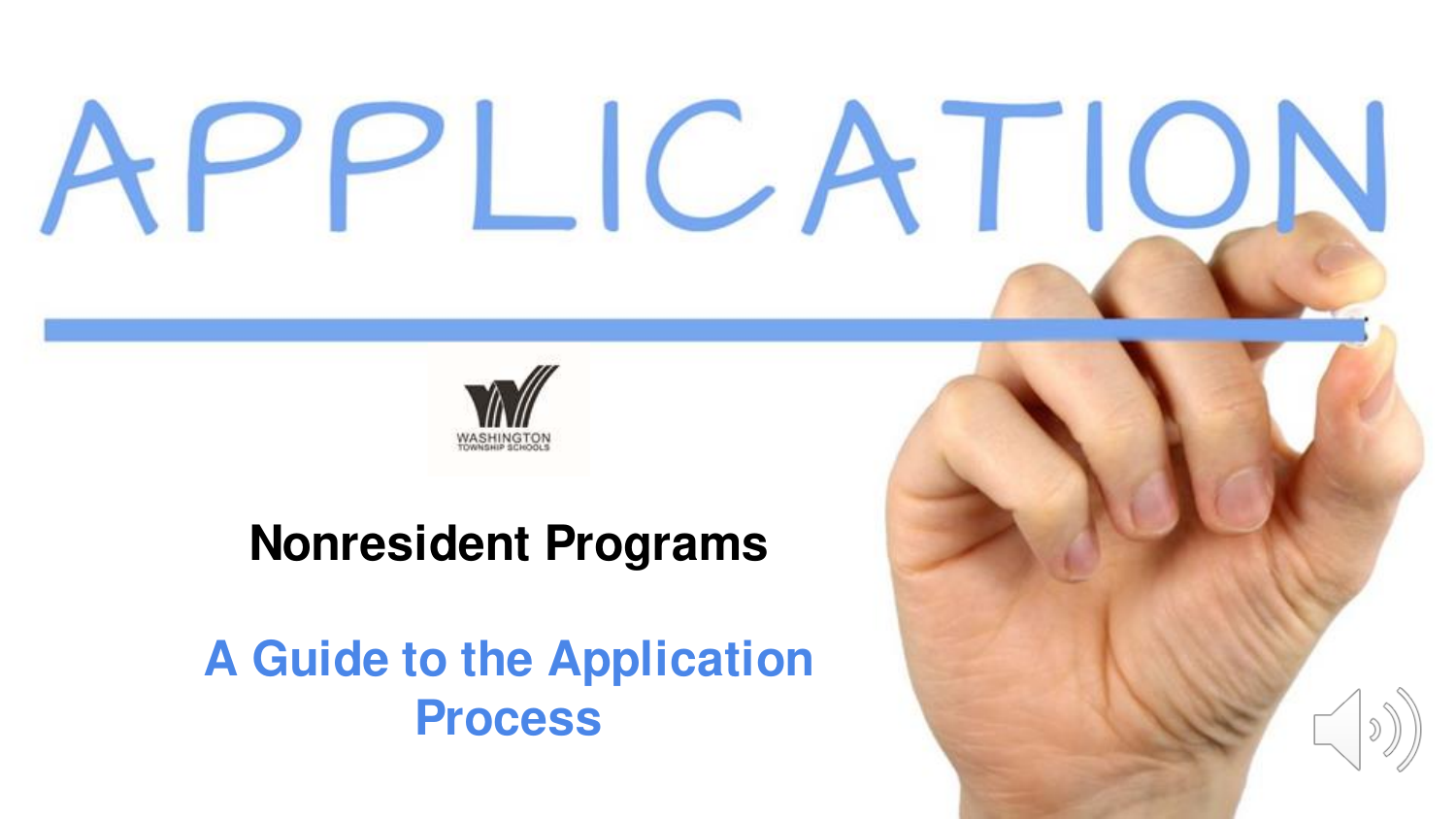# What is a Nonresident Application?



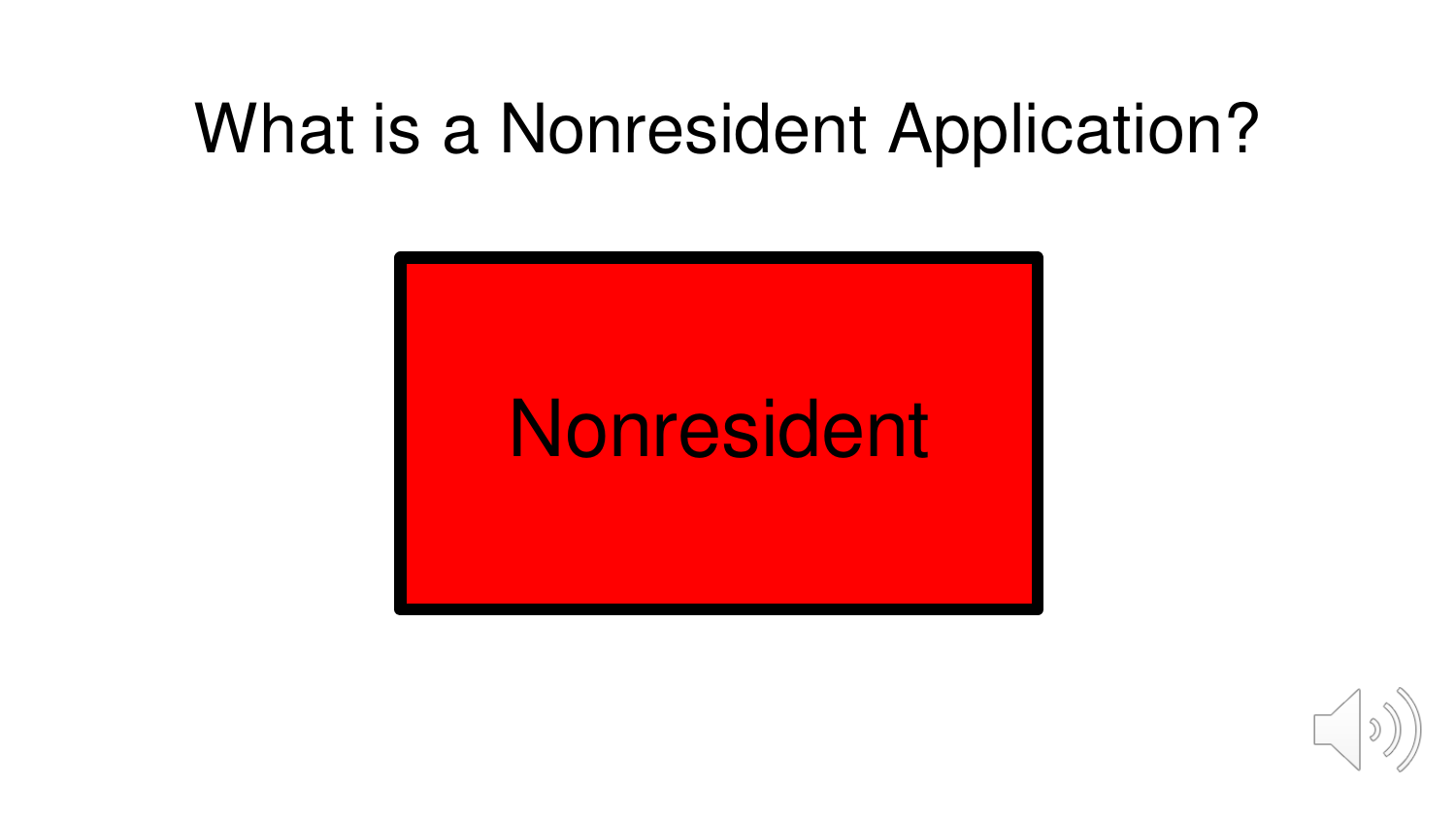### Nonresident Application

Nonresident applications are for students who do **NOT** live within the boundaries of MSDWT. These have previously been referred to as "Out-of-District" families. MSDWT families and staff may confirm the home address at this link:

<https://www.croppermap.com/msdwt/>

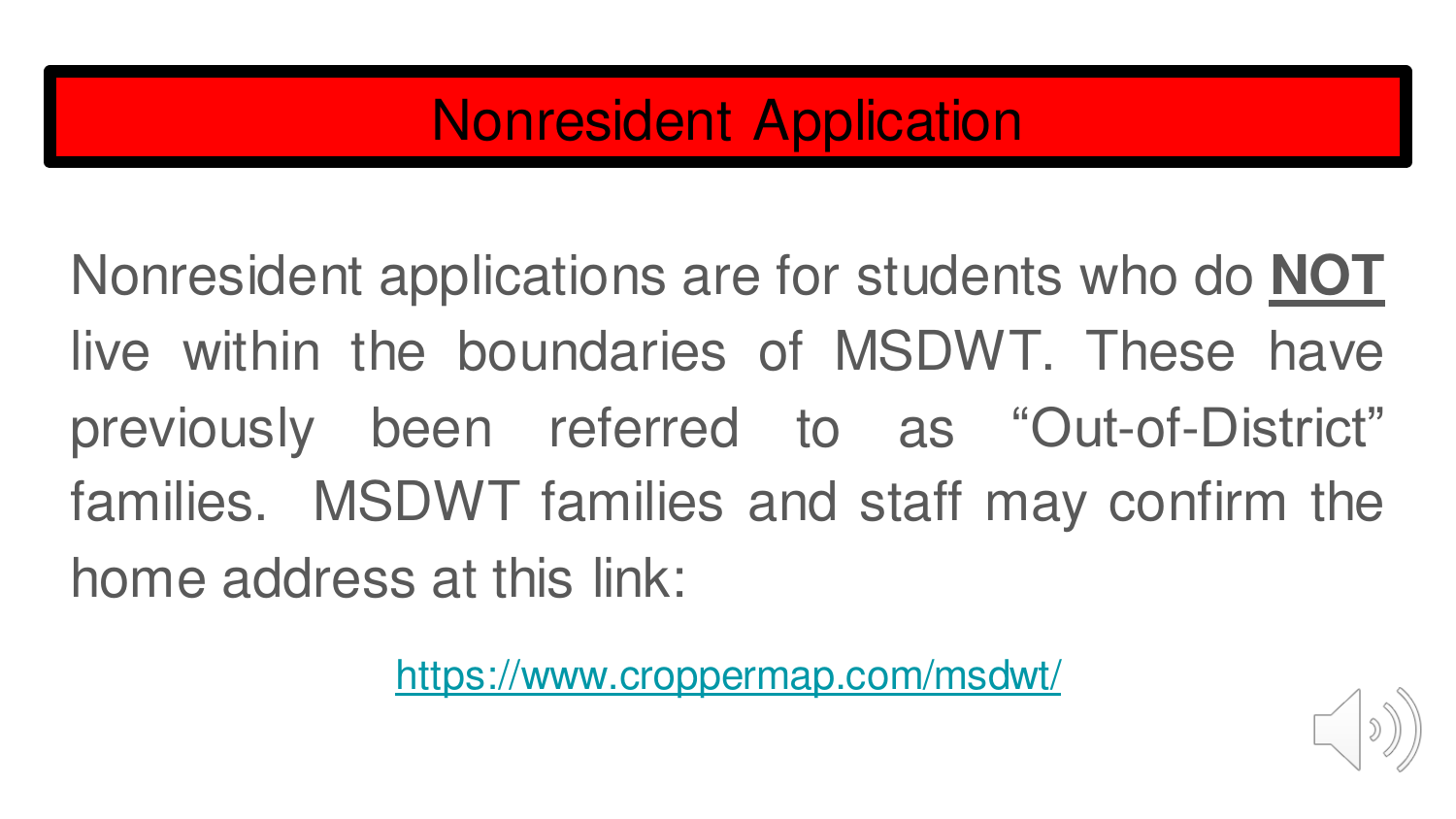## When does a student complete a nonresident application?

- Applications must be completed **EACH** year.
- Communication will be sent to families each year reminding them to reapply if they wish to continue as a Nonresident family.
- Applications will be available online beginning October 15th and are due **December 15th** annually.
- Applications can be found on the district website under the Nonresidency Program tab.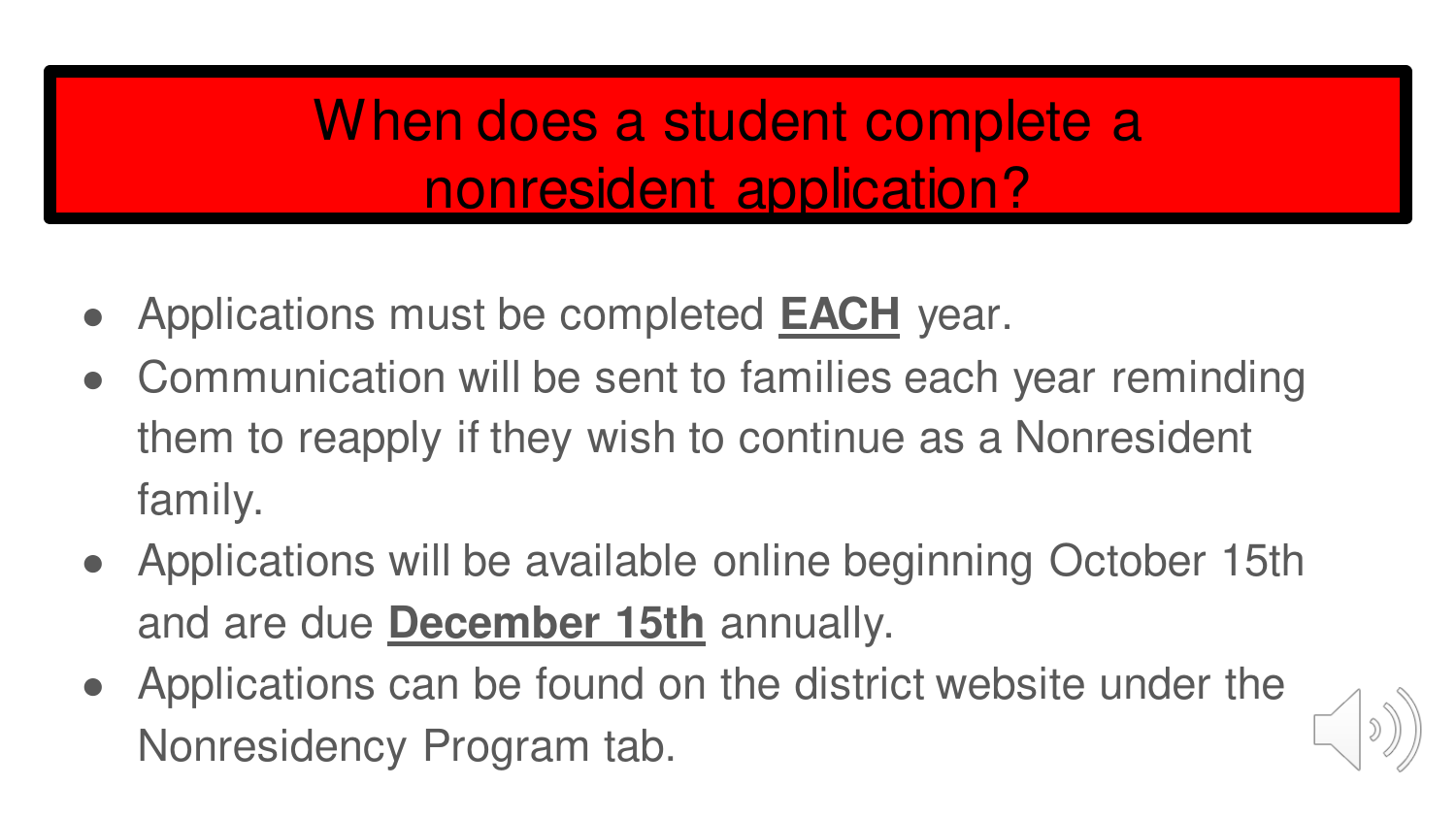#### What is the process for nonresident application?

- A system automated confirmation for receipt of the application is sent once the application has been submitted online.
- Once the student is approved, the student will then need to enroll at the approved school. Application approval is **NOT** enrollment.
- **Please Note:** Families are responsible for transportation to and from school.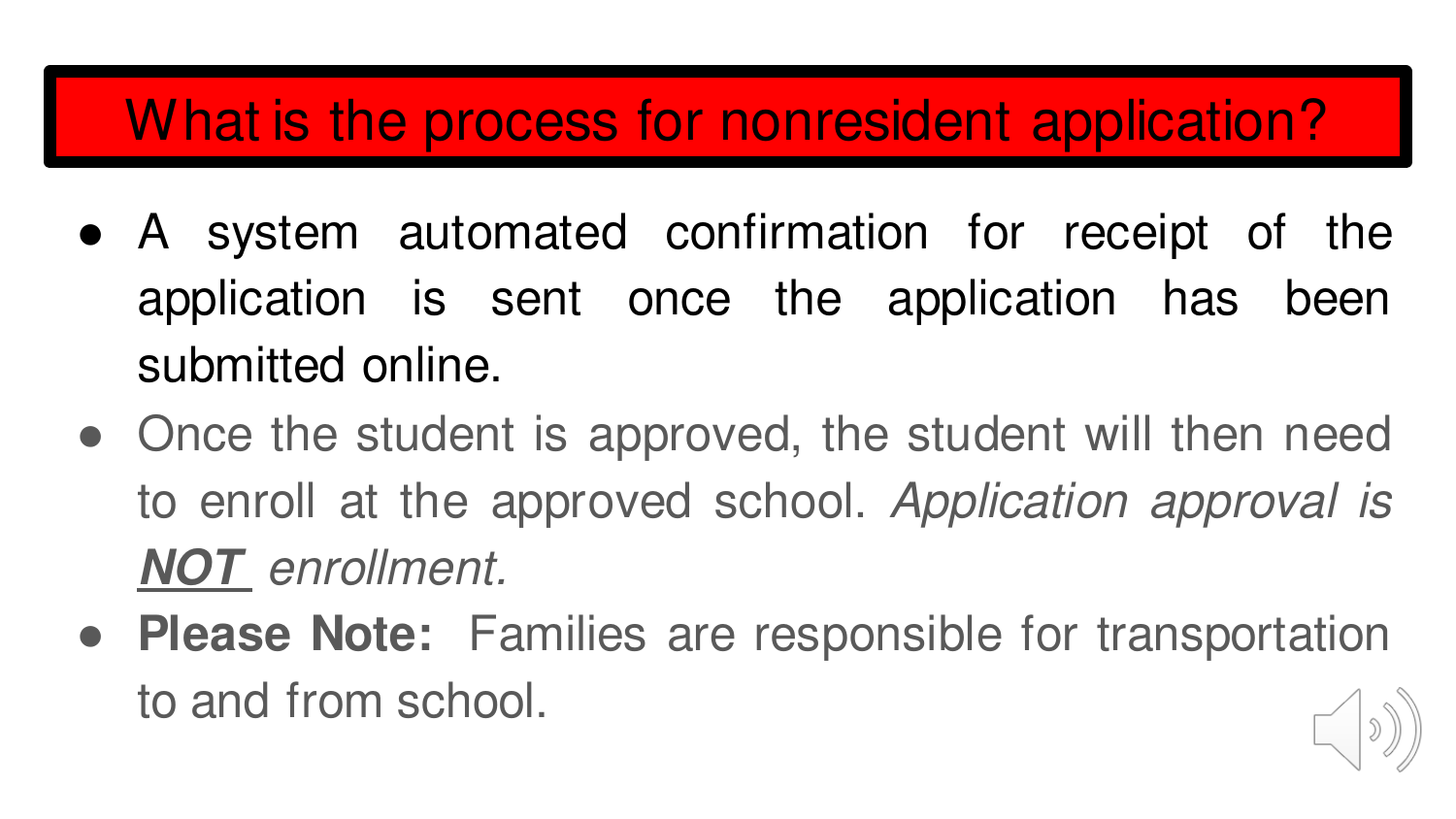#### Can my student's approval be revoked?

Yes. A student's approval can be put on probationary status or revoked if absences, tardiness, or discipline issues are a concern.

Students and families in applying for Nonresidency agree to:

- Arrive to school and be in class before the bell rings;
- Not arrive at school prior to the approved arrival time as designated by the building and may not be left unattended; and
- Students must not be picked up before the end of the school day unless for a substantiated appointment.